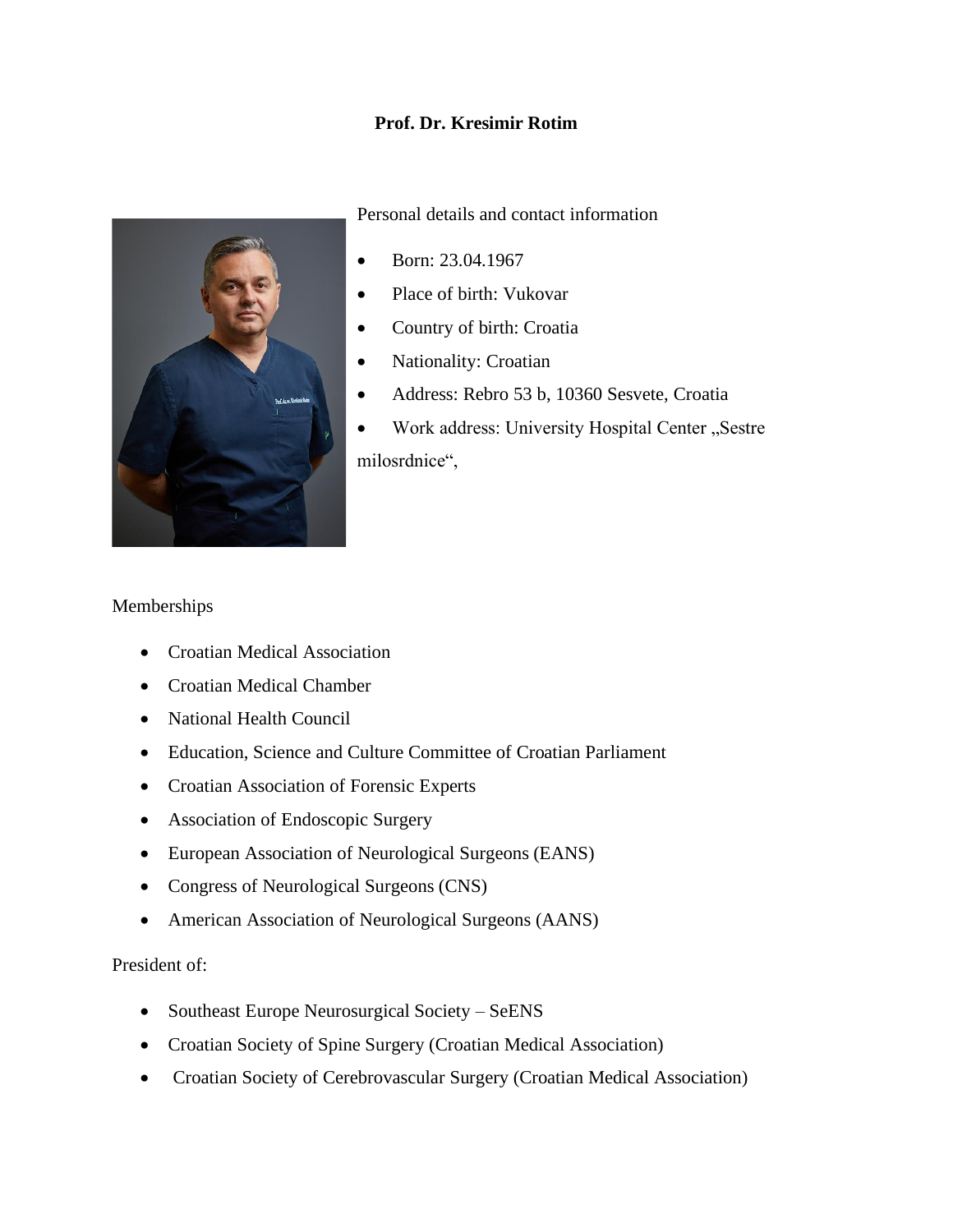# **Oualifications**

- High school: High School for Dental Technicians in Zagreb, Croatia, Graduated: 1985
- Medical faculty at the University of Zagreb Croatia: 1986 / 1991; Graduation: 12.10.1991.
- Internship at the Health Center of Ministry of Internal Affairs: 10.9.1991/10.9.1992. (examination at Ministry of Health, Republic of Croatia 09.09.1992.)
- Postgraduate study at the Dept. of Biology at the Faculty of Science at the University of Zagreb: 1994
- Earned master's degree with thesis "Frequency of inflammatory complications in surgeries of cerebrovascular liquor drainage" in 1996
- Residency in neurosurgery at the Department of Neurosurgery of the University
- Hospital Center Zagreb, School of Medicine, in 1993. (examination at Ministry of Health, Republic of Croatia 18.09.1998.)
- Specialist-neurosurgeon: 18.09.1998.
- Defended PhD thesis "Endoscopic third ventriculostomy using ultrasound contact microsound" in 2000
- The title Primarius: Ministry of Health, Republic of Croatia: 2009
- University Professor at School of Medicine University of Split and School of
- Medicine University of Mostar (Bosnia nad Herzegovina): 2009
- Docent at School of Medicine University of Zagreb: 2010
- Assistant of Dean for Internationa Cooperation and Development at University of
- Applied Health Studies: 2014
- Dean at University of Applied Health Studies: 2016

#### Employment history

• Post: Doctor specialist-neurosurgeon – Head of the Department of Neurosurgery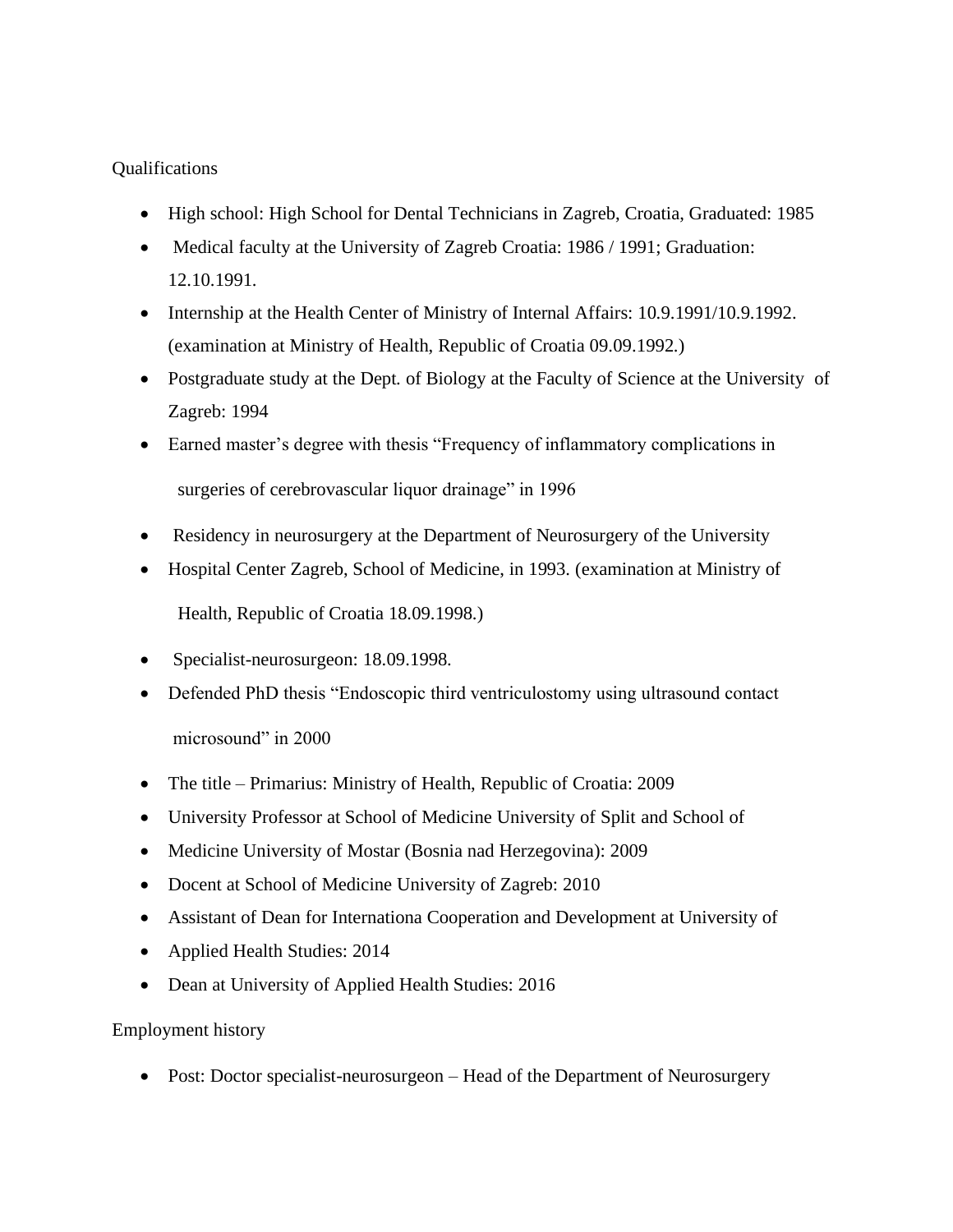20.12.2006- University Hospital Center "Sestre milosrdnice", Vinogradska Street 29, Zagreb 10000, Croatia

- Brief job description: -Surgeon at the Department of Neurosurgery at the University Hospital Sestre milosrdnice, ambulatory work with patients, performing and assisting all surgical procedures, research work in neurosurgery. Administration implied by the position of Head of the Department of Neurosurgery.
- Post: Doctor specialist-neurosurgeon Director of the University Hospital "Sestre milosrdnice"; Head of the Department of Neurosurgery 22.4.2008.-2012.
- Brief job description: Surgeon at the Department of Neurosurgery at the University Hospital Sestre milosrdnice, ambulatory work with patients, performing and assisting all surgical procedures, research work in neurosurgery. Administration implied by the position of Director of the University Hospital "Sestre milosrdnice" and Head of the Department of Neurosurgery.
- Post : Doctor Specialist-neurosurgeon 1.3.2005. 19.12.2006. - University Hospital Dubrava, Gojko Šušak Avenue 6, Zagreb 10000, Croatia
- Brief job description: -Surgeon at the Department of Neurosurgery at the University Hospital Dubrava, ambulatory work with patients, performing and assisting all surgical procedures, research work in neurosurgery.
- Post : Doctor Specialist-neurosurgeon 18.9.1998. 28.2.2005. University Hospital Center Zagreb, Kišpatićeva 12, Zagreb 10000, Croatia -Prof. Dr. Josip Paladino, supervisor, Head of the Department of Neurosurgery Brief job description: -Surgeon at the Department of Neurosurgery at the University Hospital Center Zagreb, ambulatory work with patients, performing and assisting all surgical procedures, research work in neurosurgery. Direct supervision by Prof. dr.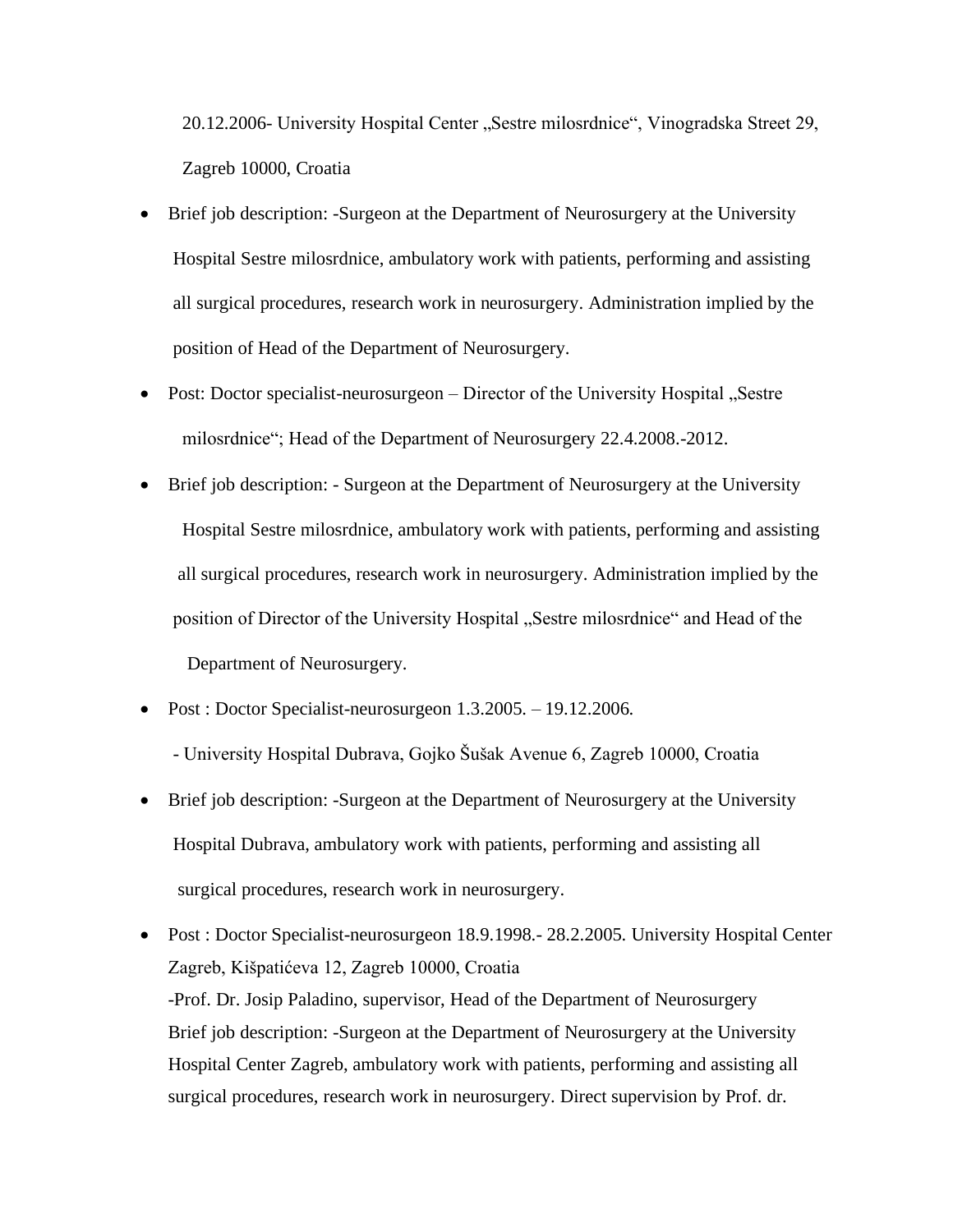Josip Paladino Head of the Department of Neurosurgery.

• Post : Doctor of Medicine, Residency in Neurosurgery (Specialist training) 1.6.1993.-18.9.1998.

University Hospital Center Zagreb, Kišpatićeva 12, Zagreb 10000, Croatia

- Prof. Dr. Josip Paladino, supervisor, Head of the Department of Neurosurgery
- Brief job description: Specialisation in neurosurgery (surgical specialist training)
- Post: Doctor of medicine general practice 11.9.1992.-31.5.1993.
	- Health Center of Ministry of Internal Affairs, Šarengradska 3, 10000 Zagreb, **Croatia**
- Brief job description: working as general practice physician.
- Post : Doctor of medicine intern (internship) 10.09.1991.-10.9.1992.
	- Health Center of Ministry of Internal Affairs, Šarengradska 3, 10000 Zagreb, **Croatia**
- Brief job description: internship (rotational).

## Research experience

Assistent-investigtor in clinical researches "Changes of telencephalic wall in hydrocephalus of perinatal period" supervised by prof.dr. Pavle Miklić and "Craniocerebral trauma" and

"Functional neurosurgery" supervised by prof.dr. Josip Paladino, all under the sponsorship of the Ministry of Science and Technology and Croatian Institute for Brain Research. In 1997 granted research project of Ministry of Science and Technology for young scientists:

"Endoscopic treatmnet of hydrocephalus". Since 2007 participates in research project

"Phosphorilation of tau protein in development and Alzheimer disease", supervised by dr.sc. Goran Šimić and works as a principle investigator in international research project about subarachnoidal haemorrhage treatment CONSCIOUS-2, Protocol AC-054-301 Study

Initiation Visit, that has been conducting in University Hospital "Sestre milosrdnice".

Publications

1. Rotim K, Miklic P, Paladino J, Melada A, Marcikic A, Scap M. Reducing the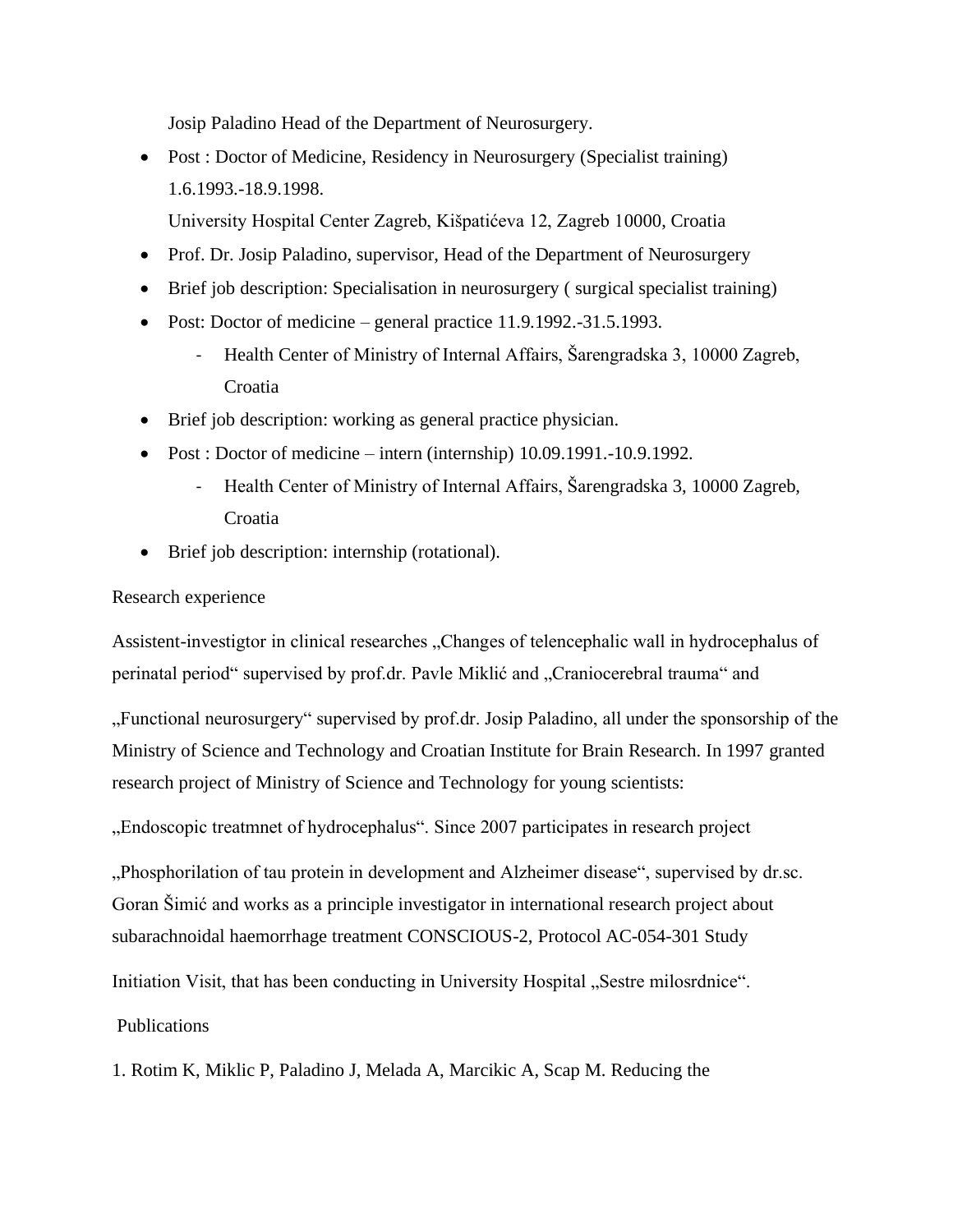incidence of infection in pediatric cerebrospinal fluid shunt operations. Childs Nerv Syst. 1997 Nov-Dec;13(11-12):584-7.

2. Paladino J, Rotim K, Heinrich Z. Neuroendoscopic fenestration of arachnoid cysts. Minim Invasive Neurosurg. 1998 Sep;41(3):137-40.

3. Melada A, Heinrich Z, Chudy D, Scap M, Rotim K. The Difference Between Ultrasound-Guided and Sterotactic-Guided Neurosurgical Procedures. Minim Invasive Neurosurg. 2000 Sep;43(3):149-52.

4. Paladino J, Rotim K, Stimac D, Pirker N, Stimac A. Endoscopic Third Ventriculostomy with Ultrasonic Contact Microprobe. Minim Invasive Neurosurg. 2000;43(3):132-4.

5. Paladino J, Stimac D, Rotim K, Pirker N, Stimac A. Ultrasonic Contact Microprobe: Experimental Results. Minim Invasive Neurosurg. 2000;43(2):72-4.

6. Paladino J, Rotim K, Pirker N, Gluncić V, Jurić G, Kalauz M. Minimally invasive treatment of cavernous angioma of the optic chiasm: case report. Minim Invasive Neurosurg. 2001;44(2):114-6.

7. Jurić G, Jakić-Razumović J, Rotim K, Zarković K. Extranodal sinus histiocytosis (Rosai-Dorfman disease) of the brain parenchyma. Acta Neurochir (Wien).

2003;145(2):145-9; discussion 149

8. Dobec-Meić B, Pikija S, Cvetko D, Trkulja V, Pazanin L, Kudelić N, Rotim K,

Pavlicek I, Kostanjevec AR. Intracranial tumors in adult population of the Varazdin

County (Croatia) 1996-2004: a population-based retrospective incidence study. J

Neurooncol. 2006 Jul;78(3):303-10. Epub 2006 Apr 6.

9. Marinovic T, Skrlin J, Vilendecic M, Rotim K, Grahovac G.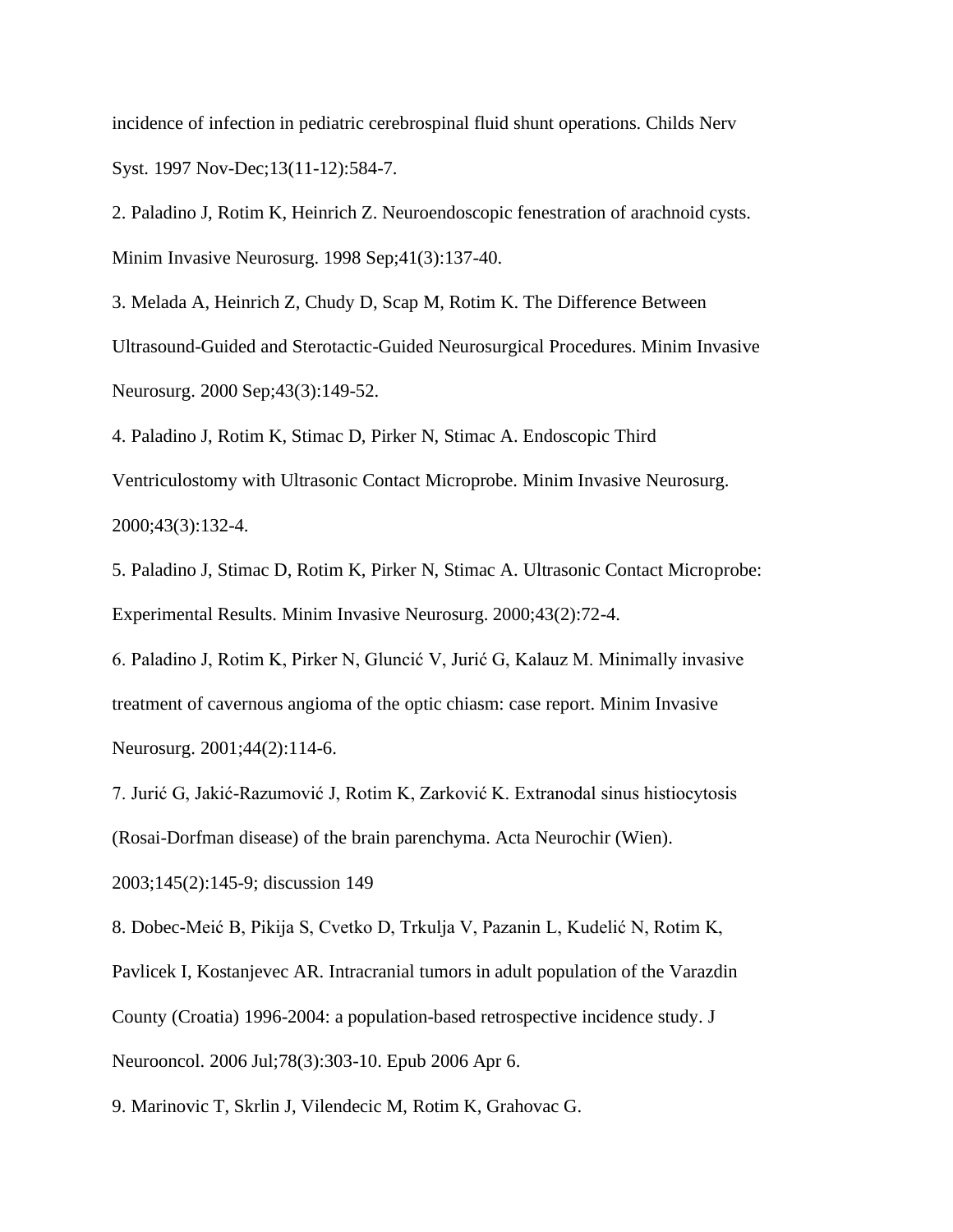Multiple Aspergillus brain abscesses in immuno-competent patient with severe craniofacial trauma : case report. Acta Neurochir (Wien). 2007;149(6):629-32.

10. Bozic B, Rotim K, Houra K. Giant choroid plexus cyst as an accidental finding in an older man. Coll Antropol. 2008;32 Suppl 1:195-7.

11. Beros V, Houra K, Rotim K, Kovac D, Cupić H. Thoracic intramedullary sarcoidosis mimicking an intramedullary tumor. Coll Antropol. 2008;32(2):645-7.

12. Rudan I, Marusić A, Janković S, Rotim K, Boban M, Lauc G, Grković I, Dogas Z,

Zemunik T, Vatavuk Z, Bencić G, Rudan D, Mulić R, Krzelj V, Terzić J, Stojanović

D, Puntarić D, Bilić E, Ropac D, Vorko-Jović A, Znaor A, Stevanović R, Biloglav Z,

Polasek O. "10001 Dalmatians" : Croatia launches its national biobank.. Croat Med J. 2009;50(1):4-6.

13. Polasek O, Marusić A, Rotim K, Hayward C, Vitart V, Huffman J, Campbell S, Janković S, Boban M, Biloglav Z, Kolcić I, Krzelj V, Terzić J, Matec L, Tometić G, Nonković D, Nincević J, Pehlić M, Zedelj J, Velagić V, Juricić D, Kirac I, Belak Kovacević S, Wright AF, Campbell H, Rudan I. Genome-wide association study of anthropometric traits in Korcula Island, Croatia. Croat Med J. 2009 Feb;50(1):7-16. 14. Zemunik T, Boban M, Lauc G, Janković S, Rotim K, Vatavuk Z, Bencić G, Dogas Z, Boraska V, Torlak V, Susac J, Zobić I, Rudan D, Pulanić D, Modun D, Mudnić I, Gunjaca G, Budimir D, Hayward C, Vitart V, Wright AF, Campbell H, Rudan I. Genome-wide association study of biochemical traits in Korcula Island, Croatia. Croat Med J. 2009 Feb;50(1):23-33.

15. Houra K, Beros V, Kovac D, Sajko T, Gnjidić Z, Rotim K. Accidental Finding of an Anomalous Spinal nerve Root during Lumbar-disc Surgery : A case report and a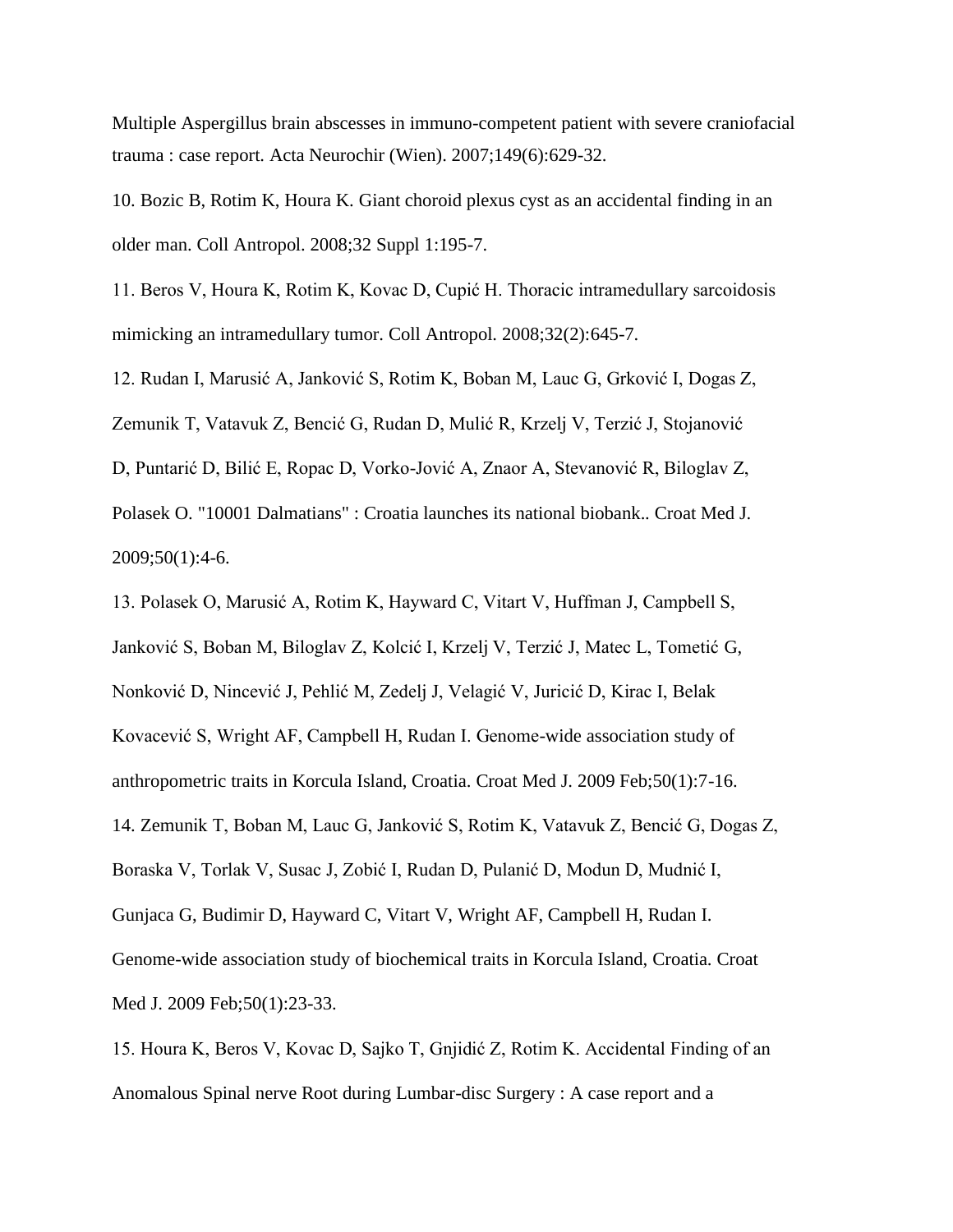Review of Literature. Coll Antropol. 2010;34(3):1105-8.

16. Johansson A, Marroni F, Hayward C, Franklin CS, Kirichenko AV, Jonasson I, Hicks AA, Vitart V, Isaacs A, Axenovich T, Campbell S, Floyd J, Hastie N, Knott S, Lauc G, Pichler I, Rotim K, Wild SH, Zorkoltseva IV, Wilson JF, Rudan I, Campbell H, Pattaro C, Pramstaller P, Oostra BA, Wright AF, van Duijn CM, Aulchenko YS, Gyllensten U; EUROSPAN Consortium. Linkage and genome-wide association analysis of obesity-related phenotypes : association of weight with the MGAT1 gene. Obesity (Silver Spring). 2010;18(4):803-8.

17. Beroš V, Houra K, Rotim K, Živković D J, Čupić H, Kosec A. Isolated cerebellar intraparenchymal Rosai-Dorfman disease : case report and review of literature. Br J Neurosurg. 2011;25(2):292-6.

18. Sajko T, Skoro I, Rotim K. How I do it - selective amygdalohippocampectomy via subtemporal approach. Acta Neurochir (Wien). 2013;155(12):2381-7.

19. Rogić Vidaković M, Gabelica D, Vujović I, Šoda J, Batarelo N, Džimbeg A, Zmajević Schönwald M, Rotim K, Đogaš Z.A novel approach for monitoring writing interferences during navigated transcranial magnetic stimulation mappings of writing related cortical areas. J Neurosci Methods. 2015;255:139-50.

20. Rogić Vidaković M, Schönwald MZ, Rotim K, Jurić T, Vulević Z, Tafra R, Banožić A, Hamata Ž, Đogaš Z. Excitability of contralateral and ipsilateral projections of corticobulbar pathways recorded as corticobulbar motor evoked potentials of the cricothyroid muscles. Clin Neurophysiol. 2015;126(8):1570-7.

Publications in SCIE/SSCIE:

1. VrhovacI, Francetic I, Rotim K. Drug trials on helathy volunteers in Yugoslavia.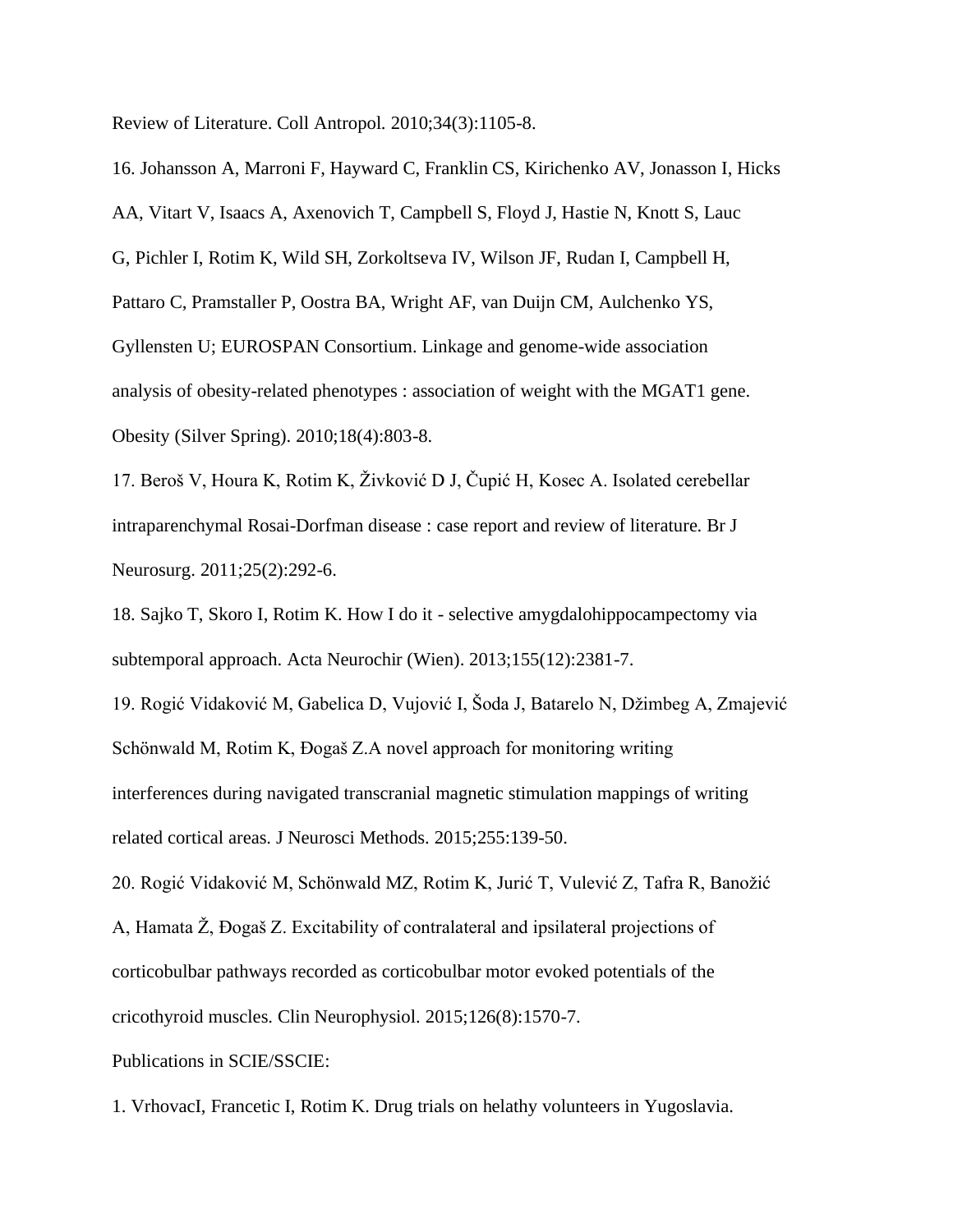Internat J Clin Pharmacol Therap. 1990;28(9):375-379.

2. Miklic P, Gjurasin M, Barisic N, Lukenda M, Rotim K, Chudy D. Complete remission of central diabetes insipidus associated with communicating hydrocephalus following ventricular shunting - A case report . Neurol Croat. 1996;45(1): 29-37.

3. Melada A, Marcikic M, Rotim K, Pazanin L. Intracranial meningioma coexistent with cholesteatoma: A case report. Neurol Croat.1997;46(1-2): 59-65.

4. Paladino J, Rotim K, Mrak G, Grizelj M, Gluncic V. Endoscopically assisted microsurgery of benign pineal region tumor tuzmors. Neurol Croat. 1998;47(3-4):209-

5. Heinrich Z, Melada A, Mrak G, Scap M, Rotim K, Marcikic M, Gluncic V. Facioorbitocranial missile injuries. Neurol Croat. 1999;48(2-3):85-92.

6. Kolic Z, Zamolo G,Eskinja N, Willheim K, Rotim K, Mihaljevic D. Chudy D.

Postmeningitis adult hydrocephalus following contracted tuberculous meningitis in childhood? Neurol Croat. 2004; 53(3-4):95-98.

7. Chudy D, Sporis D, Rotim K. Occipital neuralgia relieved with C2 ganglionectomy. Neurol Croat. 2004; 53(1-2): 29-33.

8. Rotim K, Marinović T, Paladino J. Considerations and complications of ventricular endoscopy. Neurol Croat. 2005;54(3):55-61.

9. Rotim K, Marinović T, Vilendečić M, Pavić L, Grahovac G. Computed tomography angiography vs. digital subtraction angiography for detection and characterization of intracranial aneurysms at Dubrava university hospital, Zagreb. Neurol Croat.

2007;56(3):43-48.

10. Demarin V, Basić-Kes V, Zavoreo I, Bosnar-Puretić M, Rotim K, Lupret V, Perić M, Ivanec Z, Fumić L, Lusić I, Aleksić-Shihabis A, Kovac B, Ivanković M, Skobić H,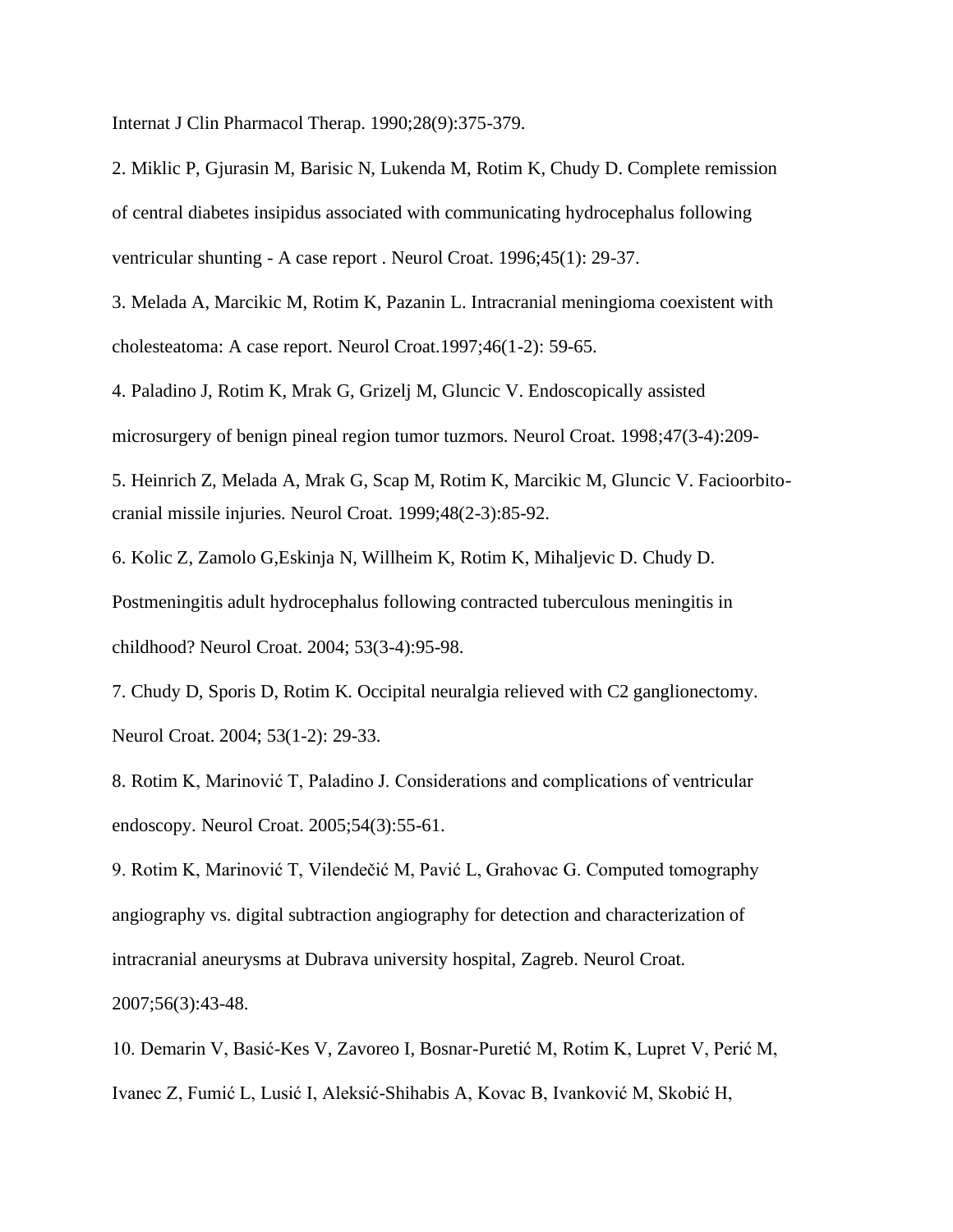Maslov B, Bornstein N, Niederkorn K, Sinanović O, Rundek T. Recommendations for neuropathic pain treatment. Acta Clin Croat. 2008;47(3):181-91.

11. Božić B, Rotim K, Kogler A, Broz R, Krpina H, Čupić H, Radić J. Cerebellar glioblastoma in the elderly--case report. Acta clin Croat. 2009;48:175-178.

12. Gopčević A, Vučić M, Lovrenčić-Huzjan A, Vuković V, Bušić M, Vargek-Solter V,

Schmidt S, Kovačić N, Rotim K, Demarin V.Increased donor rate at Sestre

milosrdnice University Hospital. Acta Clin Croat. 2009;48(3): 319-324.

13. Sajko T,Rotim K, Kudelic N, Krpina H, Miletic L. Intraventricular location of metastatic breast carcinoma: a case report. Acta Clin Croat 2009; 48(1):55-58.

14. Demarin V, Lovrenčić-Huzjan A, Bašić S, Bašić-Kes V, Bielen I, Breitenfeld T, Brkljačić B, Cambi-Sapunar L, Jurjevic A, Kadojic D, Krolo I, Lovričević I, Lušić I, Radoš M, Rotim K, Rundek T, Schmidt S, Trkanjec Z, Vargek-Solter V, Vidjak V, Vuković V. Recommendations for the management of patients with carotid stenosis. Acta Clin Croat. 2010; 49 (1):101-118.

15. Marcikić M, Hrečkovski B, Samardžić J, Martinović M, Rotim K. Spontaneous resolution of post-traumatic chronic subdural hematoma: Case report. Acta Clin Croat. 2010; 49 (3): 331-334.

16. Pavičić-Astaloš J, Iveković R, Knežević T, Krolo I, Novak-Lauš K, Tedeschi-Reiner E, Rotim K, Mandić K, Sušić N. Intralesional triamcinolone acetonide injection for chalazion. Acta Clin Croat.2010; 49 (1):43-48.

17. Bašić-Kes V, Zavoreo I, Rotim K, Bornstein N, Rundek T, Demarin V. Recommendations for diabetic polyneuropathy treatment. Acta Clin Croat. 2011 Jun;50(2):289-302.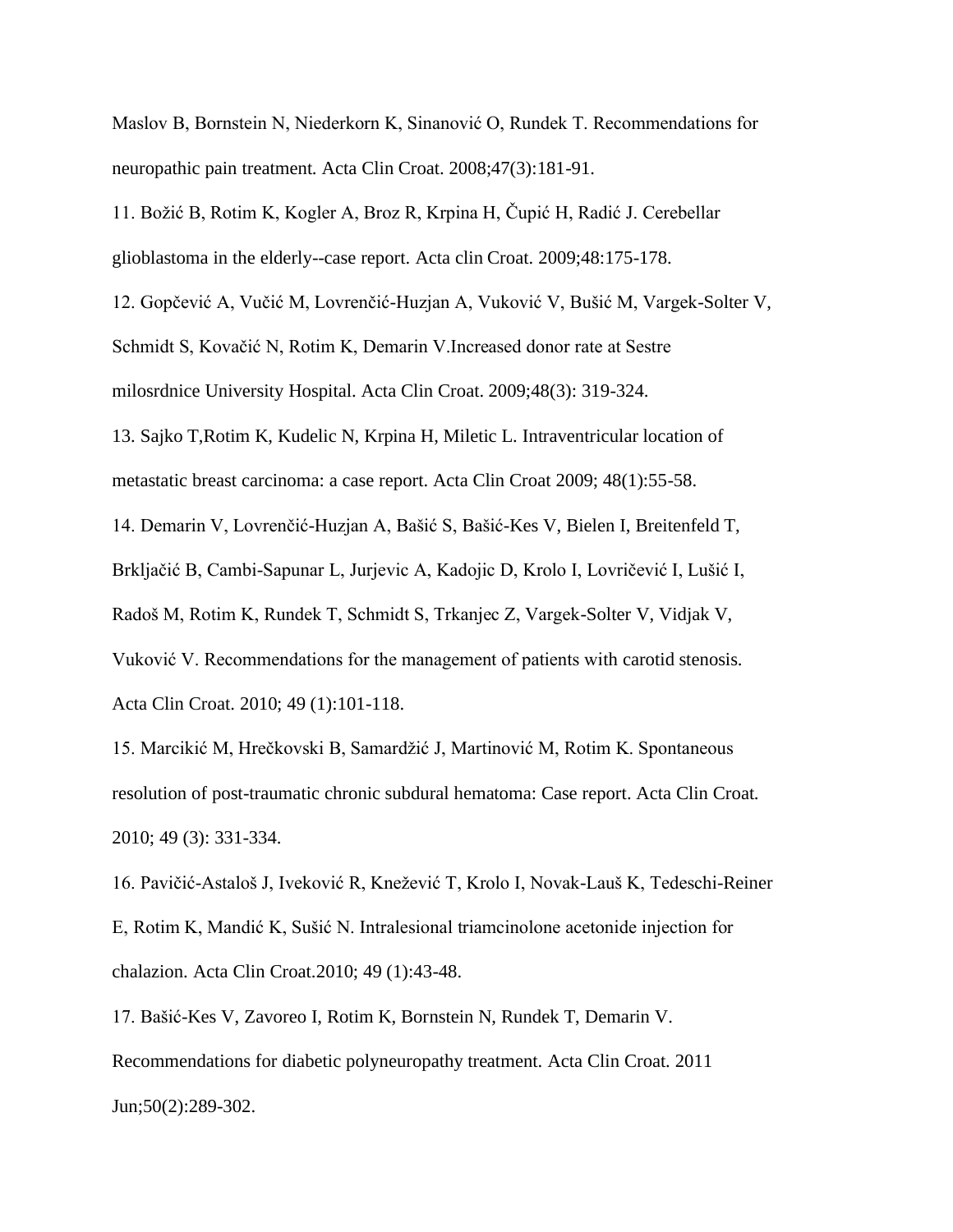18. Mihić J, Rotim K, Marcikic M, Smiljanić D. Head injury in children. Acta Clin Croat. 2011; 50(4):539-547.

19. Sajko T, Hećimović H, Borić M, Sesar N, Rotim K. Complete resolution of medically refractory temporal lobe epilepsy after arachnoid cyst fenestration. Acta Clin Croat. 2011; 50 (4): 589-593.

20. Omerhodžić I, Dizdarević K, Rotim K, Hajdarpašić E, Nikšić M, Bejtić-Čustović E, Selimović E, Čustović M. Cerebral microdialysis: Perioperative monitoring and treatment of severe neurosurgical patient. Acta Clinica Croat. 2011; 50 (1):13-20.

21. Mihić J, Rotim K, Marcikić M, Smiljanić D, Dikanović M, Jurjević M, Matić I. The Prevalence of Neurocranium Injury in Children in Brod-Posavina County. Acta Clin Croat. 2012 Dec;51(4):615-22.

22. Bašić Kes V, Cesarik M, Corić L, Zavoreo I, Rotim K, Beros V, Pazanin L, Drnasin S, Demarin V. Tumor-like multiple sclerosis. Acta Clin Croat. 2012 Mar;51(1):113-6.

23. Vukas D, Ledić D, Grahovac G, Kolić Z, Rotim K, Vilendecić M. Clinical outcomes in patients after lumbar disk surgery with annular reinforcement device: two-year follow up. Acta Clin Croat. 2013;52(1):87-91.

24. Rotim K, Sajko T, Škoro I, Zmajević-Schönwald M, Borić M. Complete neurological recovery after surgery for mesencephalic cavernoma: Case report. Acta Clin Croat. 2014; 53 (4):494-498.

25. Prpič I, Ahel T, Rotim K, Gajski D, Vukelič P, Sasso A. The use of neuroimaging in the management of chronic headache in children in clinical practice versus clinical practice guidelines. (2014) Acta Clin Croat.2014; 53 (4): 449-454.

26. Solter VV, Breitenfeld T, Roje-Bedeković M, Supanc V, Lovrencić-Huzjan A, Serić